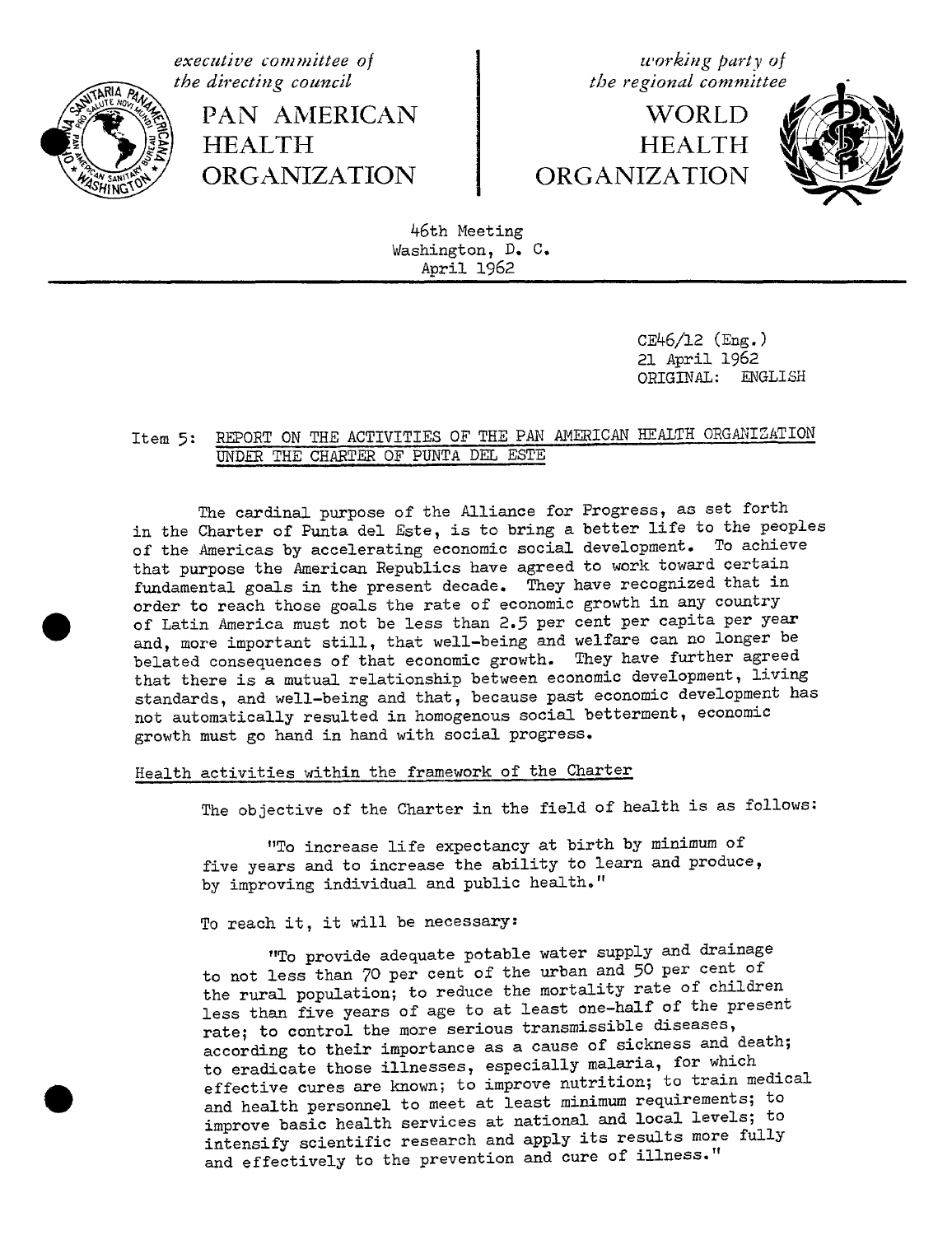The measures that Governments are recommended to adopt in this endeavor are set forth in Resolution A2- the Ten-year Health Program of the Alliance for Progress (See Annex I). They include the completion and expansion of proyects under way, the formulation of proyects for gradual development, and the preparation of national health plans for the present decade. However, it must be emphasized that "the formulation of plans should not, by any means, interrupt those activities aimed at the solution of current problems. On the contrary, programs should be continued and expanded not only because they serve an immediate social purpose but also because they will be included in a well conceived national plan." In the formulation and implementation of programs and in establising systems of health planning the Pan American Sanitary Bureau has been assigned specific responsibilities.

This report on the activities the Bureau has undertaken in fulfillment of its responsibilities under the Charter of Punta del Este follows the same pattern as in Resolution A-2. It deals in turn with short-range and long-range measures, but only in broad outline, since the Quadrennial Report and Annual Report that will be presented at the XVI Pan American Sanitary Conference will contain both a succinct account of the background and a detailed treatment of current activities.

# Continuation and expansion of current activities

The Bureau's current activities aimed at priority problems in all the major health fields in the Americas have been continued and expanded. Major advances have been achieved in malaria eradication programs, many of which are entering or have already entered the consolidation phase. Programs for eradication of Aedes aegypti have been strengthened, and activities in the field of yaws, smallpox, tuberculosis, leprosy, and other chronic diseases have been augmented. Advisory services for the strengthening of local and national health services have been improved and increased. Greater emphasis has been given to specific fields such as health statistics, medical care, nursing, mental health, and radiation protection, and agreements for the promotion of occupational health are being implemented. In the field of education and training special importance has been placed on auxiliary personnel especially nurses and sanitarians, and advisory services have been continuously provided to professional schools. Special mention should also be made of water and basic sanitation projects, the formulation and execution of which have gained impetus since the Inter-American Development Bank and other international credit institutions have undertaken to finance water supply and sewage disposal projects.

In the field of research a further step forward has been taken with the establishment within the Bureau of an Office of Research Coordination. That Office is already in the process of formulating specific research proyects which will jointly constitute a truly international research program covering most of the countries of the Hemisphere.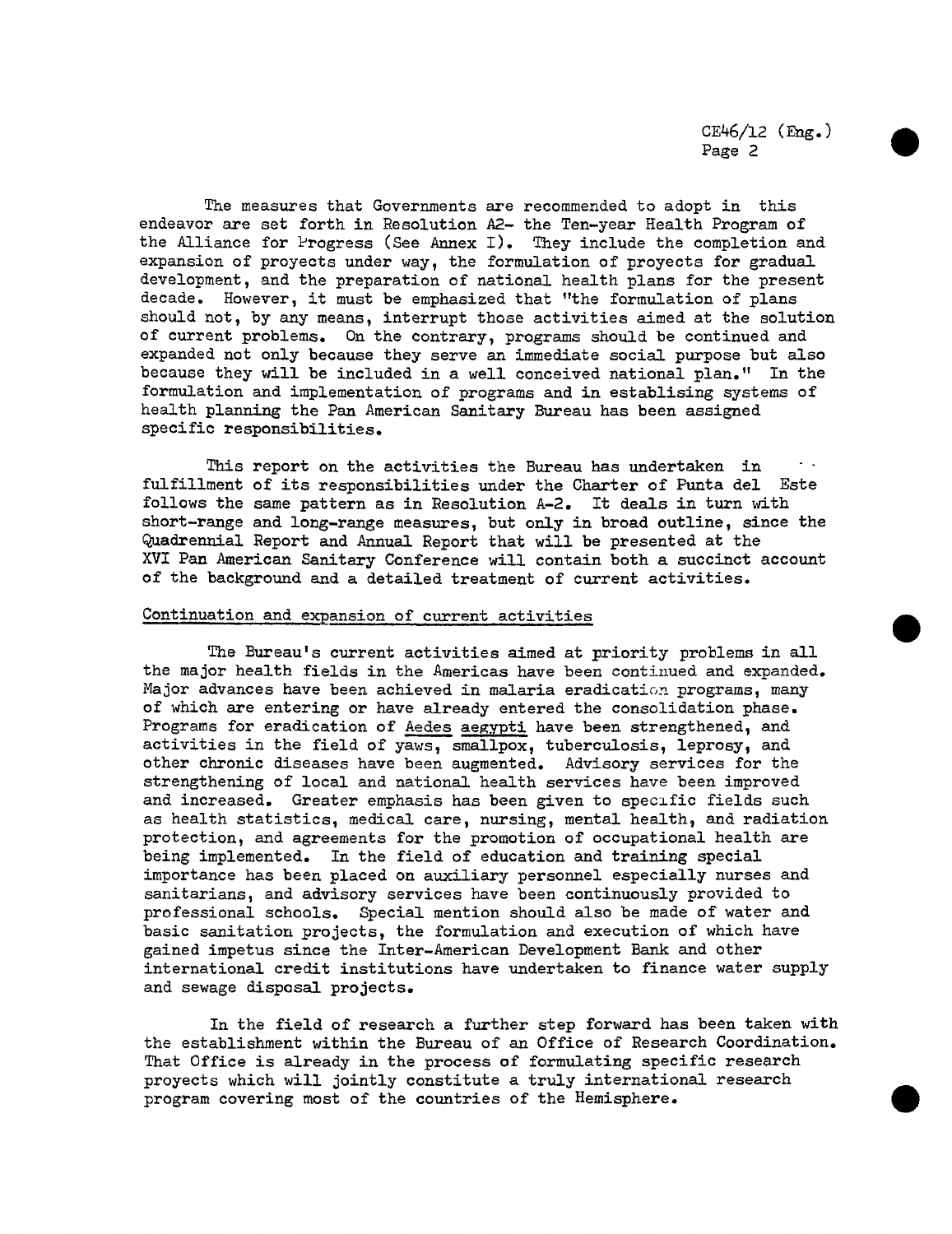CE46**/**12 (Eng.) Page 3

## Projects for gradual development

Among the task forces for programming that were envisaged by Resolution A-4 (See Annex II) to undertake investigations and studies and, drawing on the experience of the Member States, to prepare reports and adopt conclusions of a general nature that might serve as a basis in preparing national development plans, the Bureau was assigned the specific responsibility of organizing the task force on health. The terms of reference of that task force were to analyze the above-mentioned general health objective of the Charter; to consider the most effective measures for reaching its component goals; and to formulate concrete recommendations for the Governments and for international health organizations.

Because the Charter's general health objective comprises several goals, it was deemed advisable to convene a number of advisory groups. In the past three months, these advisory groups, consisting of highly experienced persons from the countries of the Continent as well as from international health organizations, both public and private, have met and dealt in turn with environmental sanitation, medical care, medical education, nutrition, and health planning. Their reports are at present being reviewed and will be submitted to the Governments in due course. It goes without saying that these advisory groups have sought to deal with the problems solely from a regional standpoint: it will be for the Governments themselves to translate their conclusions and recommendations into national terms.

In addition, the Bureau's staff, basing itself on information supplied by the Governments and by the field staff, have been engaged in similar studies of other problems that received high priority in the Charter, such as maternal and child health, malaria, smallpox, and tuberculosis, as well as leprosy, treponematoses, schistosomiasis, and plague.

As soon as the reports of all these groups have been reviewed, a digest of them, summarizing the analyses of the problems and the recommended solutions, will be prepared, and will, it is hoped, serve as guide lines for program planning and execution by the Governments and the international agencies collaborating with them.

#### Health planning

Among the major long term measures Governments were recommended to adopt were the preparation of national health plans for the present decade and the creation of planning and evaluation units in the Ministries of Health with appropriate representation in the national agencies for the overall planning of economic development and social progress, in order to ensure due coordination. Planning, the considered assignment of priorities for the allocation of resources, is not an end in itself; it is only a method, a mechanism for channelling investments towards the attainment of specific goals. But the process of planning is a dynamic one;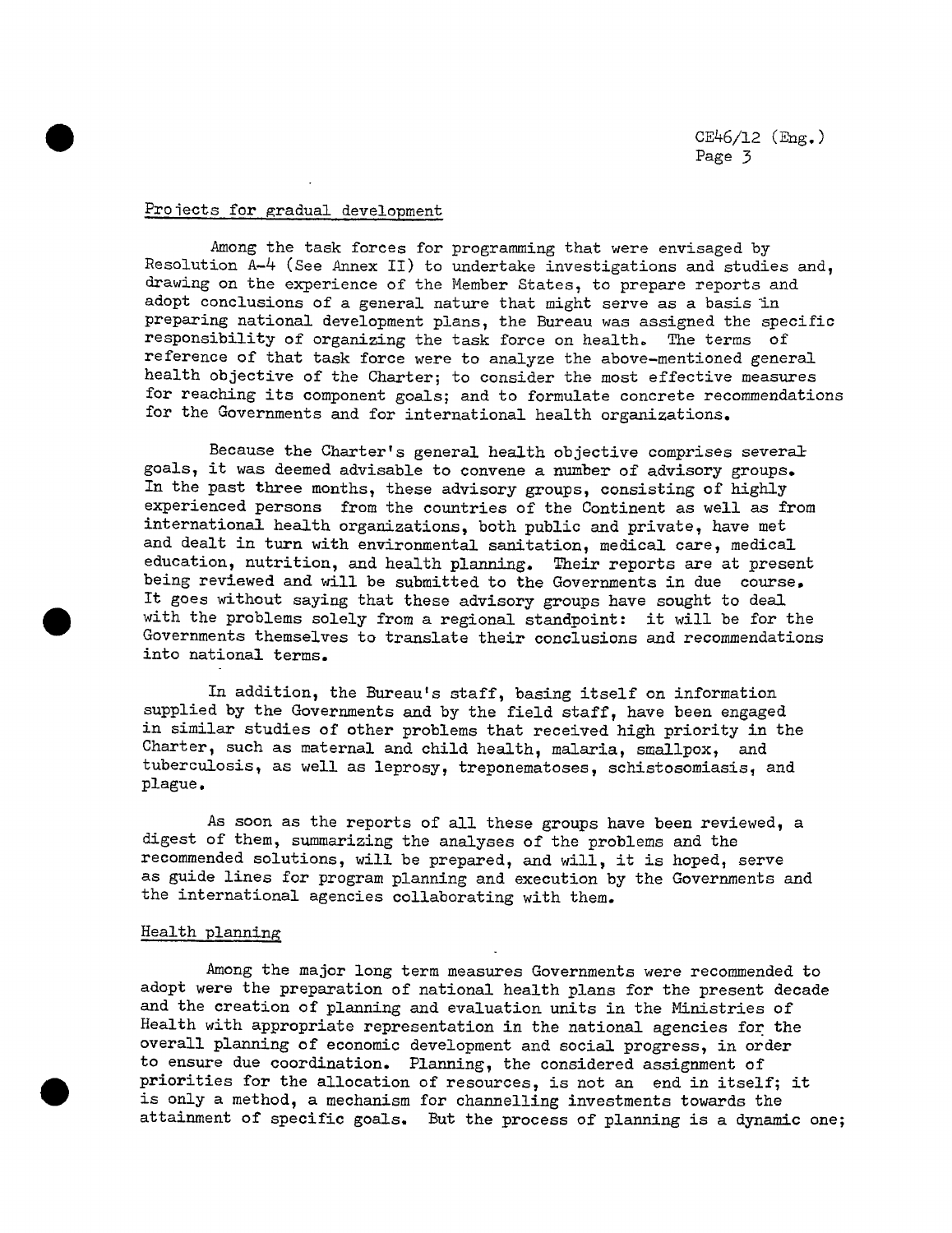CE46**/**12 (Eng.) Page 4

for the attainment of one goal is but the starting point for the attainment of another. It is thus necessary to continuously review the progress achieved; planning and evaluation are therefore complementary, two faces, as it were, of the same coin.

At this early date the Bureau has already received requests from two countries for advisory services in establishing systems of health planning and in setting up planning and evaluation units within the ministries of health. The necessary consultants are being recruited and will take up their posts very shortly. The Bureau has also made a start on arrangements for the training of the officials who will staff health planning and evaluation units. Negotiations have been completed with the Latin American Institute for Economic and Social Development, established under the aegis of the United Nations Commission for Latin America, in Santiago, Chile, and the first intensive, three-month training course will be held next October. The Bureau will provide 20 fellowships a year for the next five years to enable senior officials of Ministries of Health and members of the faculties of Schools of Public Health to attend those courses. Negotiations have likewise been initiated with the University of Johns Hopkins concerning a similar course for English-speaking personnel. Advanced courses in planning are also envisaged for a later date.

In addition, in association with the Centro de Estudios del Desarrollo (CENDES) at the Central University of Venezuela, in Caracas, a manual dealing with the principles and methods of planning has already been prepared and, after review and practical experience, will, it is hoped, serve as a guide in the formulation of health plans within the framework of national development plans.

### Planning Services

The Bureau's planning services are likewise being strengthened so that it may provide Governments with the advisory services they need in the field of health planning and may fulfill its role as the specialized agency for health planning in the Hemisphere. Moreover consideration is being given to, and arrangements are being contemplated for, closer Bureau cooperation with the economic missions to the Member Countries in order to ensure that the health aspects of national development plans are taken fully into account. Further, the possibility of the technical services of the Bureau acting in an advisory capacity to the Committee of Nine is in the stage of preliminary discussion, and closer relations in the review of national development plans are envisaged.

### Conclusion

These then are the main lines along which the Bureau has been working in fulfillment of its specific responsibilities under the Charter of Punta del Este. They are predicated on the conviction that health will take its rightful place among the components of economic development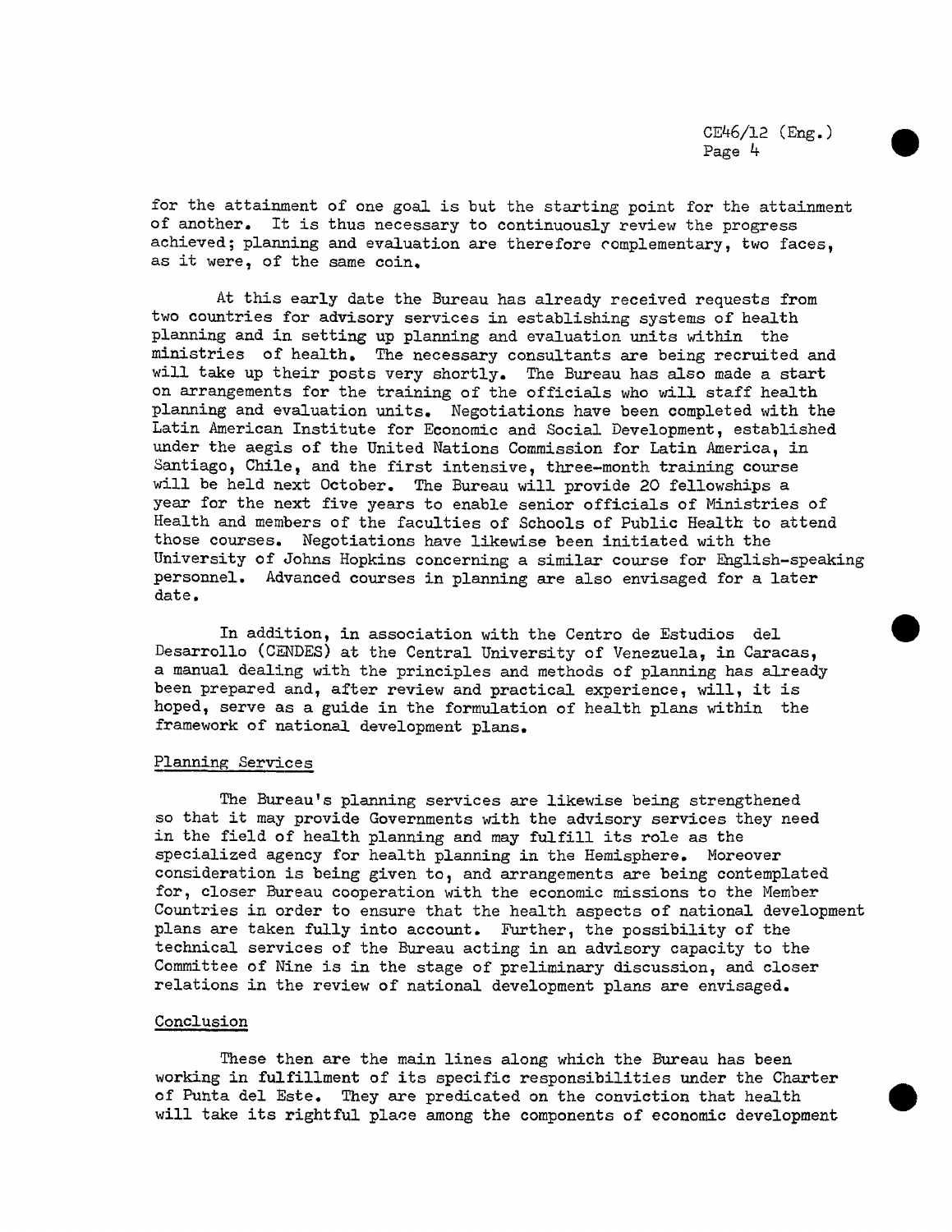CE46/12 (Eng.) Page 5

and social progress if the Ministries of Health will not only patiently development, living standards and well-being, but will also bend their development, living standards and well-being, but will also beneficient the method of  $m$  ii every effort to ensuring that had national development agencies act on the same premise that "improvements in health conditions are not only desirable<br>in themselves but they are an essential pre-requisite for economic growth In the method but the second pre-requisite for  $\frac{1}{2}$  are  $\frac{1}{2}$  and  $\frac{1}{2}$  are meaningful and that therefore they must be an integral element in any measured development program for the region."

In health planning the main tasks of Governments will be the establishment of priorities for the investment of resources, both those available domestically and those available in the international capital market; and it will be for the Governments to press, as they have done so market; and it will be for the Governments to press, as the har has the successfully in the case of water, for the inclusion of  $f$  inclusion  $\frac{1}{2}$ projects in requests for loans from international credit institutions.

The Bureau's endeavors in the spirit of the Charter are thus already bearing frut and are bringing home the realization that funds devoted to health are a form not of consumption but of investment, an devoted to health are a form not of consumpti**o**n but **o**f investment, an investment that must be made if the objectives of the charter are to be attained.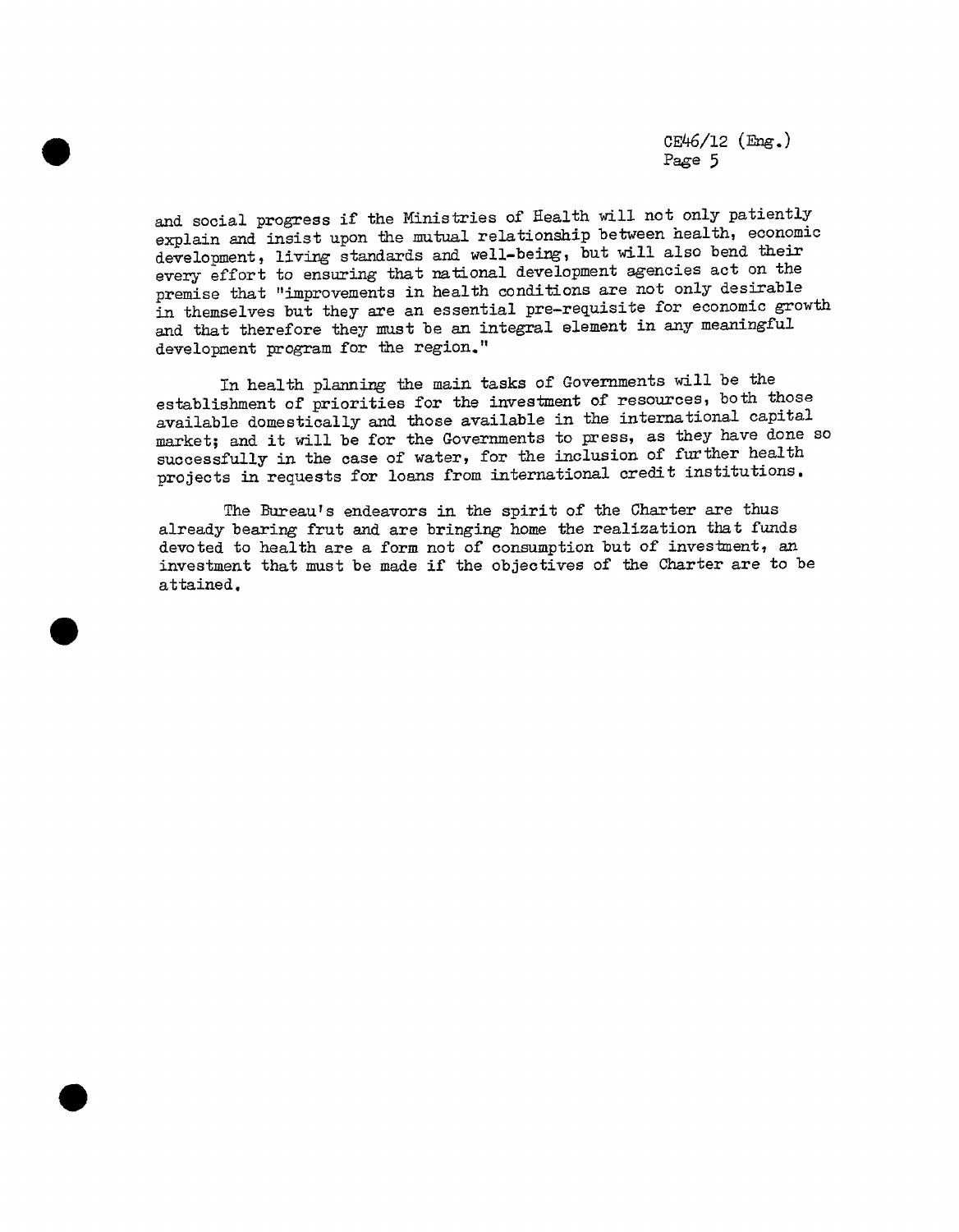CE46/12 (Eng.) \_NNEX I

#### RESOLUTION A.2

# TEN-YEAR PUBLIC HEALTH PROGRAM OF THE ALLIANCE FOR PROGRESS

WHEREAS:

A mutual relationship exists between health, economic development, living standards, and well-being;

There is an agreement between the governments of the American states for the simultaneous planning of economic growth and social progress during the decade which started in 1960;

It is essential, for this purpose, that arrangements be concluded in advance for the preparation of national plans that contemplate the problems of primary importance to societies;

Programs in process of execution should not be interrupted while these plans are being prepared, but should, on the contrary, be extended to other communities, and other plans having economic and social significance should be undertaken giving priority to emergency plans in some of the countries;

It is essential to coordinate the various activities that contribute to individual and collective well-being, not only in national plans but also in projects that are already being carried out and in those to be undertaken in the future;

The Group of Experts of the Organization of American States on Planning for Economic and Social Development in Latin America determined "that improvements in health conditions are not only desirable in themselves, but they are an essential prerequisite for economic growth, and that therefore, they must be an integral element in any meaningful development program for the region"; and

The Council of the Organization of American States recommended that governments, in planning and negotiating the financing of their economic development, should include public health programs essential and complementary to their economic programs, and also recommended the technical advisory services of the Pan American Sanitary Bureau for the formulation of such programs (Resolution VII, Second Meeting of the Committee of 21),

The Special Meeting of the Inter-American Economic and Social Council at the Ministerial Level

#### RESOLVES:

1. To recommend to the governments the following long-term measures for the prevention of diseases, and the protection and recovery of health: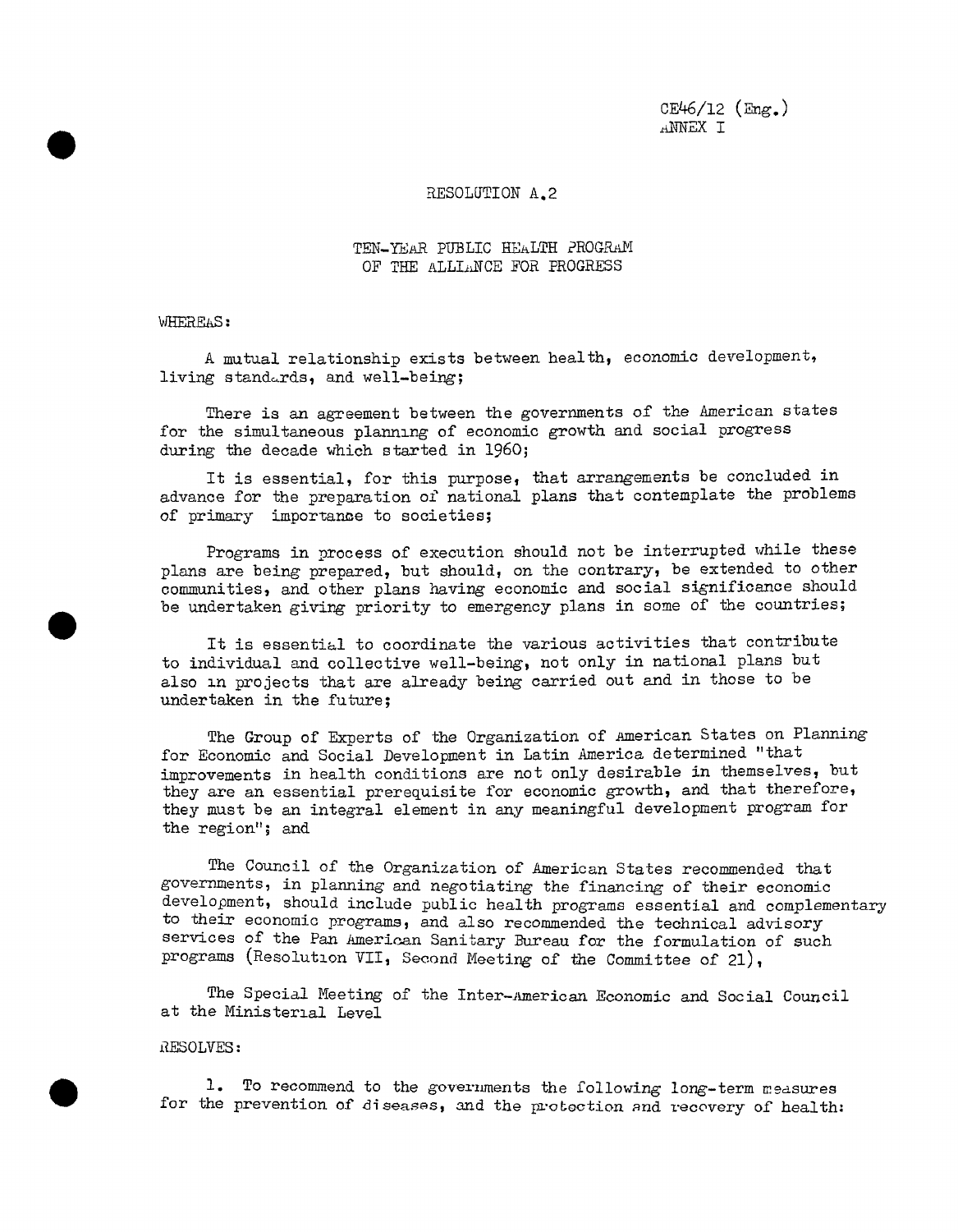CE46/12 (Eng.) ANNEX I Page 2

- a. To prepare national plans for the present decade.
- b. To create planning and evaluation units in the Ministries of Health, with appropriate representation at the national agencies for the over-all pla**n**ning of economic development a**n**d social progress, to ensure due coordination.
- c. To improve the collection and study of vital and health statistics that will serve as a basis for the formulation and evaluation of national health programs.
- d. To give particular importance to the education and training of professionals and their assistants who engage in activities related to the prevention and cure of diseases. To this end it will be necessary:
	- i. To determine the number of experts required in the various categories for each activity or profession;
	- ii. To provide in-service training to present staff members, and progressively train a minimum number of additional personnel; and
	- iii. To expand or create the necessary educational centers.
- e. To improve the organization and administration of national and local health services by combining the functions of prevention and curing; to obtain a better return from medical assistance services; to create the necessary services gradually; and to ensure financial accessibility to therapeutic means for the prevention of disease.
- f. To adopt legal and institutional measures to ensure compliance with the principles and standards of individual and collective medicine for the execution of projects of industrialization, urbanization, housing, rural development, education, tourism, and others.
- g. To make the best possible use of information obtained through scientific research for the prevention and treatment of diseases.

2. To recommend that the governments carry out the following measures to take immediate effect:

a. To complete projects that are now being executed, particularly those related to the control or eradication of transmissible diseases, sanitation, nutrition, medical attention, mother and child care, sanitary education, and other projects for the protection of health, giving due priority to the emergency p\_'og\_'a**ms***o*F certain c**ou**ntri**es**.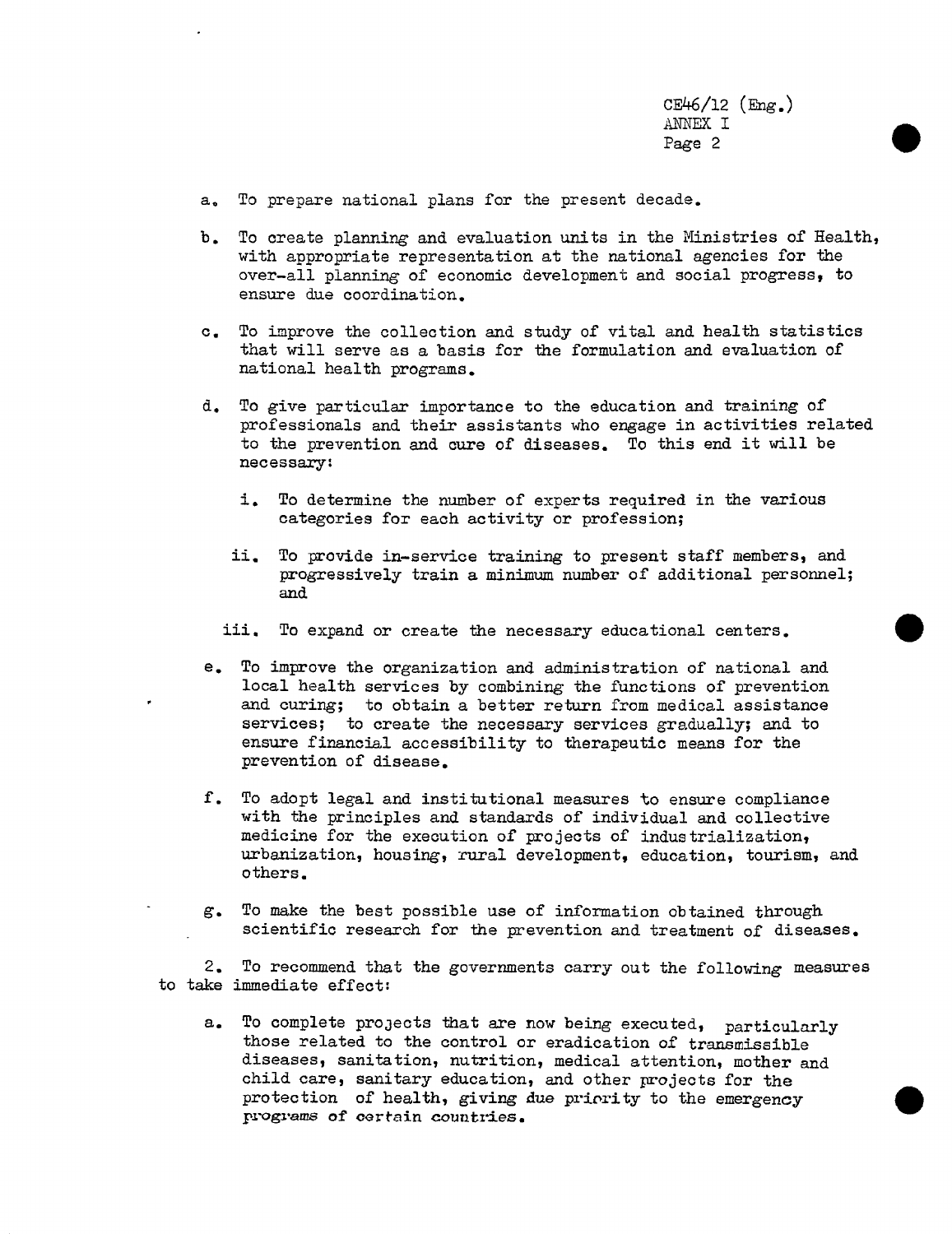CE46**/**12 ANNEX I Page 3

- b. To formulate projects fcr gradual development for the following purpo se s:
	- i. To supply potable water and sewers for at least 70 per cent of the urban population and 50 per cent of the rural population during the present decade, as a minimum;
	- ii. To reduce the rate of mortality in children under 5 years of age to one-half of its present rate;
	- iii. To eradicate malaria and smallpox from the Hemisphere and intensify the control of other common infectious diseases, such as enteric ailments and tuberculosis;
	- iv. To make substantial improvements in the feeding and nutrition of the most vulnerable sectors of the community by increasing the consumption of animal or vegetable proteins, and
	- v. To take measures for giving increasingly better medical assistant to a larger number of patients, by improving the organization and administration of hospitals and other centers for the care and protection of health.

5. To establish as the broad goal for health programs d**u**ring the present decade an increase of five years in the life expectancy at birth of every person.

4. To recommend that governments, whenever they consider it advisable, utilize the technical advisory services of the Pan american Sanitary Bureau, Regional Office of the World Health Organization, in the preparation and execution of the aforementioned plans. Furthermore, it is recommended that they give support to the projects of that organization for establishing systems of health planning in the cou**n**tries of Latin America.

5. To recommend, furthermore, the use of other media of tech**n**ical assistance, whether multilateral or bilateral, available to the countries of this Hemisphere.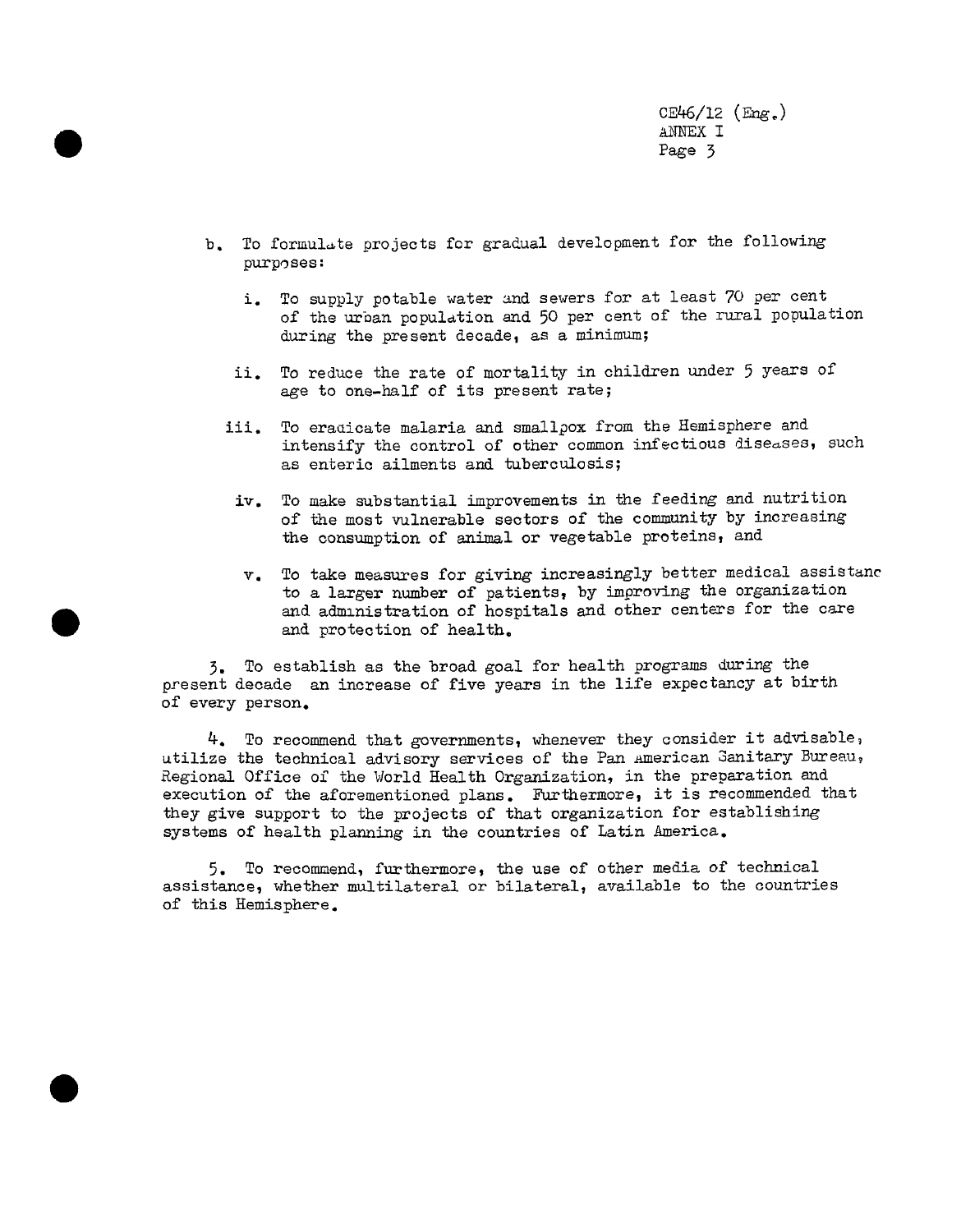CE46/12 (Eng.) \_d\_NEX II

# REb0LUTION A.4

### TASK FORCES FOR PROGRAMMING

#### \_ECO GNI ZING:

It is essential to obtain adequate national programming in such basic fields as education and professional training, public health, labor standards and labor relations, marketing, cooperative movements, land use and land tenure, public administration, investment programming, mobilization of domestic resources, discouraging capital flight, incentives for suitable industralization, housing and community facilities for low income groups, adequate credit facilities, and others;

The highly specialized nature of these subjects and their need for detailed consideration by experts is recognized;

In many cases analyses based upon field investigations and careful evaluations by experts will prove invaluable to governments in the formulatlor of national plans and programs; and

# BEARING IN MIND:

That the carrying out of these studies would be included in the financing offered by the United States, referred to in Title Two, Chapter IV. 3 of the Charter of Pu**n**ta del Este,

The Special Meeting of the Inter-A**m**erica**n** Eco**n**omic a**n**d Social Cou**n**cil at the Ministerial Level

# RECOMIANDS:

1. That the Secretary General of the Organizatio**n** of A**m**erican States i**m**mediately establish task forces to undertake investigations a**n**d studies a**n**d, drawing on the experiences of the member states, to prepare reports and adopt conclusions of a general nature for Latin A**m**erica in the fields of education, land reform, and public health that may serve as a basis for the member states in prepari**n**g their national developme**n**t programs. It is understood that studies will not be i**n**itiated in any country without the previous consent of that country.

2. That the task force on education study the status of educational development programmi**n**g and the best mea**n**s for improvi**n**g it; propose promising projects of a regional character; suggest appropriate guidelines for the best uses of external assistance to supplement local resources; appraise all potential sources of external support from international and private organizations and the unique capabilities and best potential contributions of each; and formulate conclusions with respect to means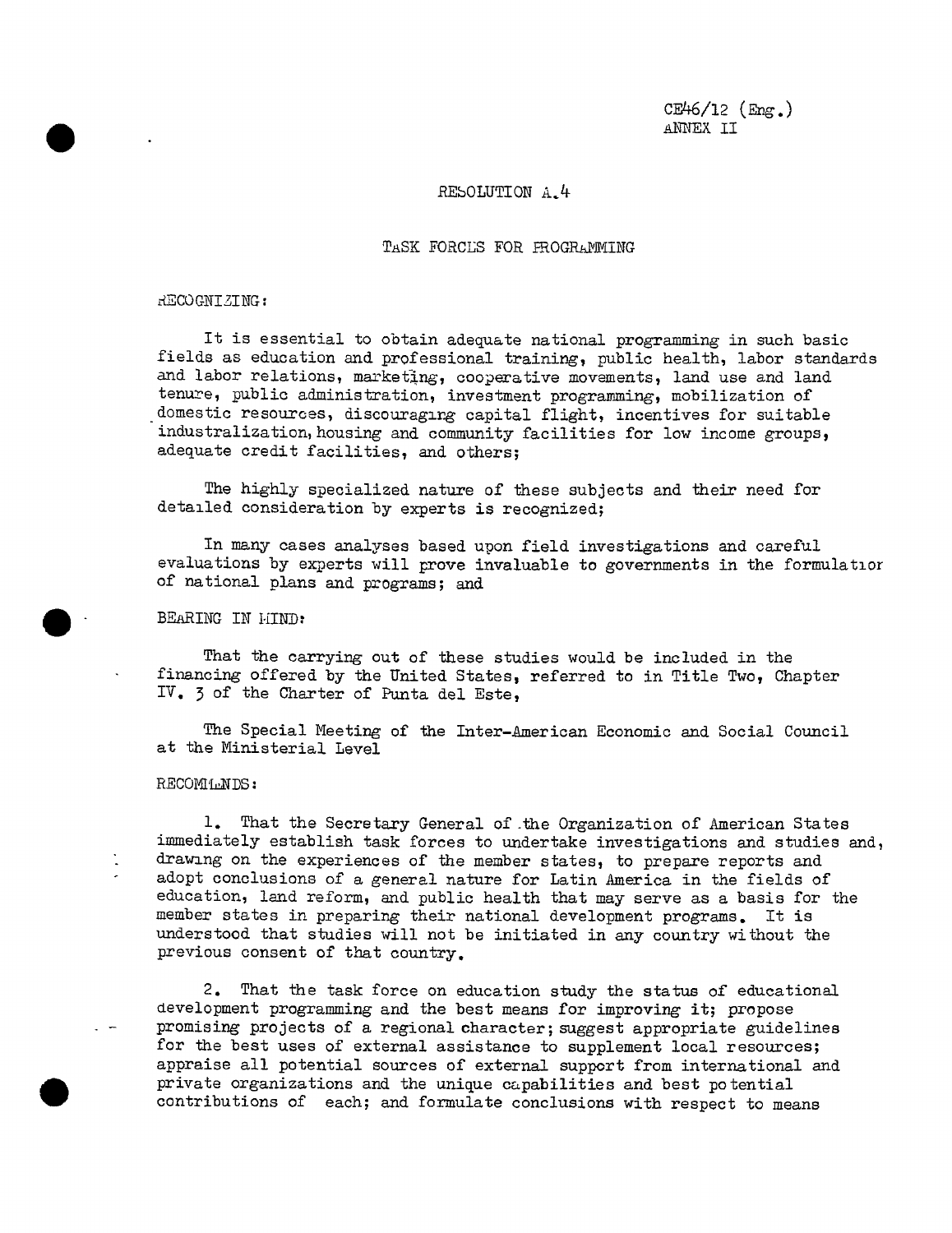CE46**/**12(Eng.) ANNEX II Page 2

to secure a continuous, vigorous and well-coordinated total effort to advance educational, scientific, and cultural development throughout Latin America.

3. That the task force on land reform and agricultural development, in cooperation with the Economic Commission for Latin America, the Food and Agriculture Organization, and the Inter-American Institute of Agricultural Sciences, reach conclusions with respect to the best means of bringing about early and substantial increases in agricultural productivity and measures to assure that the benefits of greater productivity be available to those who work the land, and, in general, to attain the objectives set forth in Chapter I, paragraphs 5 and 6, of Title I of the Charter of Punta del Este.

4. That the task force on health, organized through the Pan American Sanitary Bureau, appraise prevalent problems, and suggest general lines of action of immediate effect in relation to the control or eradication of communicable diseases, sanitation, particularly water supply and sewage disposal, reduction of infant mortality and, especially, of the new-born, improvement of nutrition; and also recommend actions for education and training of personnel and improvement of health services.

5. That the General Secretariat, in collaboration with the Economic Commission for Latin America and the Inter-American Development Bank, identify additional subjects also needing most urgent attention at this time and promising most fruitful fields for action proposals, giving particular consideration to the topics listed in the first paragraph of the Preamble.

6. That the General Secretariat organize for these subjects, or arrange to have organized within the next six months, as many expert task forces as possible, consistent with the resources which can be allocated to these endeavors, such task forces to be composed of private specialists in each subject and of the government technicians deemed necessary as appropriate, in order to undertake investigations and studies leading to recommendations of a practicable nature.

7. That the task forces coordinate their efforts with the activities that, in their respective fields of action, are carried out by the United Nations and its Specialized Agencies.

8. That each task force submit a report to the Secretary General and to the Inter-American Economic and Social Council of its conclusions and such other reports as may be deemed appropriate.

9. That the Secretary General, through the Executive Secretary of the Inter-American Economic and Social Council, at the end of the six-month period, submit a progress report to the members of the Inter-American Economic and Social Council summarizing the progress made in carrying out this resolution.